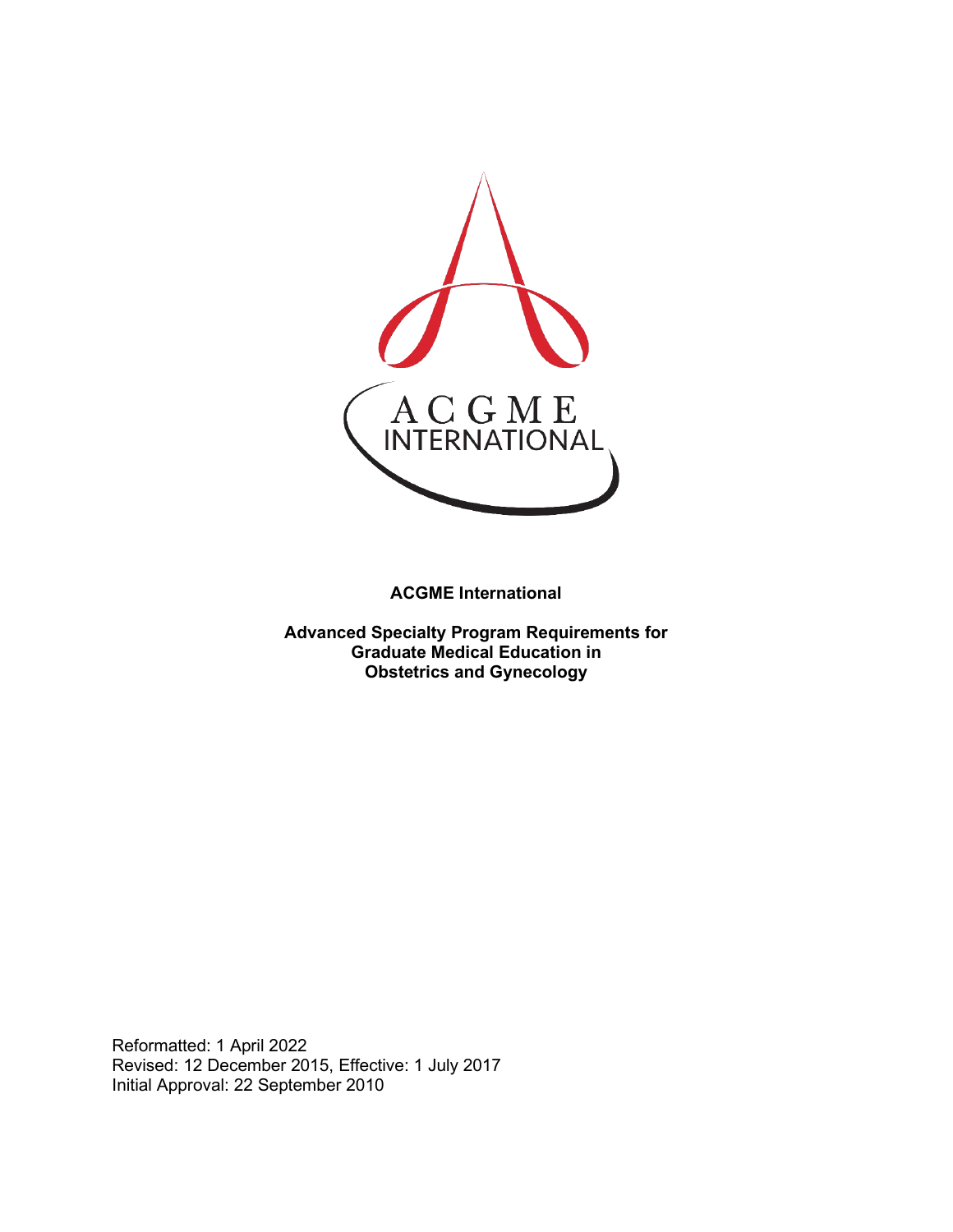## **ACGME International Specialty Program Requirements for Graduate Medical Education in Obstetrics and Gynecology**

#### **Int. Introduction**

*Background and Intent: Programs must achieve and maintain Foundational Accreditation according to the ACGME-I Foundational Requirements prior to receiving Advanced Specialty Accreditation. The Advanced Specialty Requirements noted below complement the ACGME-I Foundational Requirements. For each section, the Advanced Specialty Requirements should be considered together with the Foundational Requirements.*

# **Int. I. Definition and Scope of the Specialty**

The surgical specialty of obstetrics and gynecology focuses on the medical and surgical care of the female reproductive system across the lifespan and across women's health conditions, such that it distinguishes the physicians who specialize in it from other physicians and enables them to serve as primary physicians for women, and as consultants to other non-obstetrician/gynecologic physicians.

## **Int. II. Duration of Education**

Int. II.A. The educational program in obstetrics and gynecology must be 48 or 60 months in length.

#### **I. Institution**

## **I.A. Sponsoring Institution**

- I.A.1. The Sponsoring Institution must also sponsor ACGME-I-accredited programs in at least one of the following specialties: family medicine; internal medicine; pediatrics; or general surgery.
- I.A.2. The Sponsoring Institution must ensure that every site participating in resident education has a process in place for clinical care that does not require resident availability after duty hour maximum time is reached or during time protected for resident conferences.

#### **I.B. Participating Sites**

See International Foundational Requirements, Section I.B.

#### **II. Program Personnel and Resources**

#### **II.A. Program Director**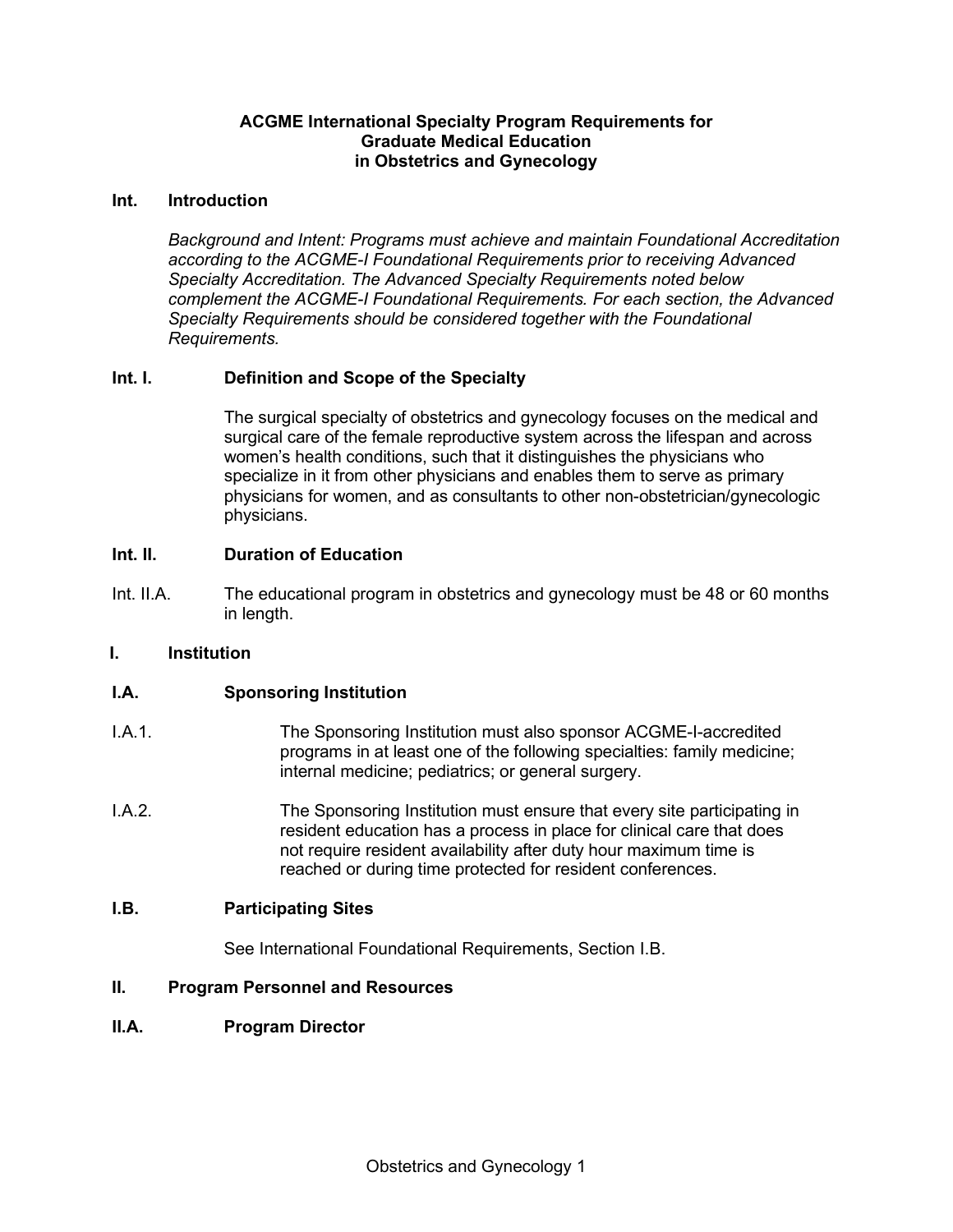| II.A.1.   | The program director must have a minimum of five years of documented<br>experience as a primary health care clinician for women, educator, and<br>administrator following a residency or fellowship in obstetrics and<br>gynecology.                                               |
|-----------|------------------------------------------------------------------------------------------------------------------------------------------------------------------------------------------------------------------------------------------------------------------------------------|
| II.A.2.   | The program director must:                                                                                                                                                                                                                                                         |
| II.A.2.a) | conduct and document ongoing and final reviews of ACGME-I<br>operative logs with residents to ensure an adequate distribution,<br>volume, and variety of operative experiences; and,                                                                                               |
| II.A.2.b) | ensure accurate and complete documentation of each resident's<br>experience, and                                                                                                                                                                                                   |
| II.A.2.c  | retain the numbers and types of operative procedures performed<br>by residents in the program for each year of the program.                                                                                                                                                        |
| II.B.     | <b>Faculty</b>                                                                                                                                                                                                                                                                     |
| II.B.1.   | Faculty members must include at least one member in each of the<br>following subspecialties of obstetrics and gynecology: female pelvic<br>medicine and reconstructive surgery; gynecologic oncology; maternal-<br>fetal medicine; and reproductive endocrinology and infertility. |
| II.B.2.   | Subspecialty faculty members should be:                                                                                                                                                                                                                                            |
| II.B.2.a) | currently certified in the pertinent subspecialty, or should possess<br>other qualifications that are acceptable to the Review Committee;<br>and,                                                                                                                                  |
| II.B.2.b) | accountable to the program director for coordination of the<br>residents' educational experiences in order to support<br>accomplishment of the goals and objectives of the required<br>education in the given subspecialty area.                                                   |
| ILC.      | <b>Other Program Personnel</b>                                                                                                                                                                                                                                                     |
|           | See International Foundational Requirements, Section II.C.                                                                                                                                                                                                                         |
| II.D.     | <b>Resources</b>                                                                                                                                                                                                                                                                   |
| II.D.1.   | The program must provide a medical record system that allows retrieval<br>of clinical, laboratory, imaging, pathology, and outside investigation data<br>to enable efficient, timely, and effective patient care.                                                                  |
| II.D.2.   | The Sponsoring Institution must provide clinical support services, such as<br>pathology and radiology, including laboratory and radiologic information<br>retrieval systems, that allow rapid access to results.                                                                   |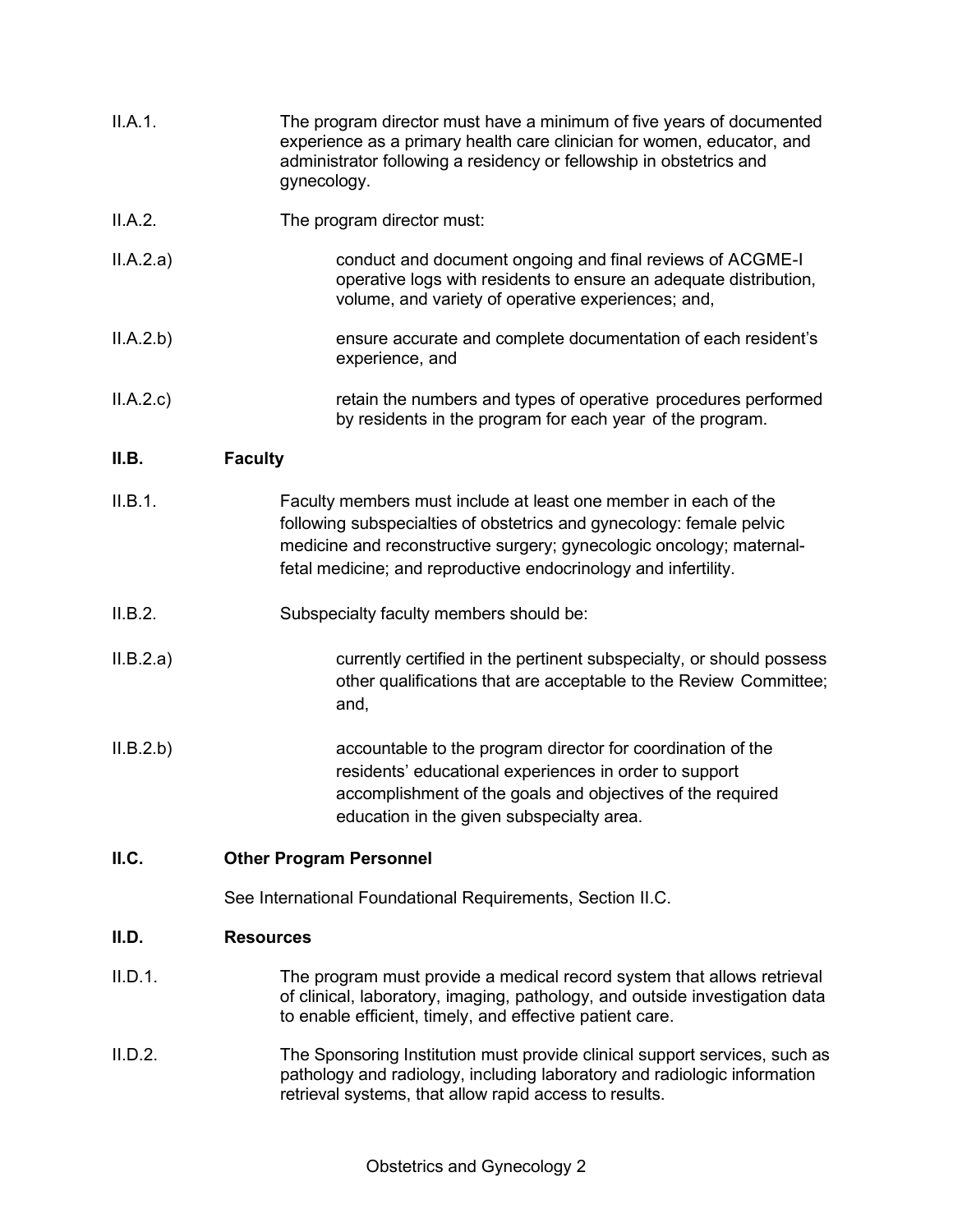- II.D.3. There must be space and equipment for the educational program, including meeting rooms and classrooms with audio-visual and other educational aids, simulation capabilities, and office space for staff members.
- II.D.4. Clinical facilities must include adequate inpatient and outpatient facilities, equipment, and office space accessible to residents.

#### **III. Resident Appointment**

## **III.A. Eligibility Criteria**

See International Foundational Requirements, Section III.A.

## **III.B. Number of Residents**

III.B.1. A minimum of four residents must be enrolled in each year of the program.

## **III.C. Resident Transfers**

See International Foundational Requirements, Section III.C.

## **III.D. Appointment of Fellows and Other Learners**

See International Foundational Requirements, Section III.D.

# **IV. Specialty-Specific Educational Program**

| IV.A. | <b>ACGME-I Competencies</b> |
|-------|-----------------------------|
|-------|-----------------------------|

See International Foundational Requirements, Section IV.A.

- IV.A.1. The program must integrate the following ACGME-I Competencies into the curriculum.
- IV.A.1.a) Professionalism
- IV.A.1.a).(1) Residents must demonstrate a commitment to professionalism and an adherence to ethical principles. Residents must demonstrate:
- IV.A.1.a).(1).(a) compassion, integrity, and respect for others; IV.A.1.a).(1).(b) responsiveness to patient needs that supersedes self-interest; IV.A.1.a).(1).(c) **respect for patient privacy and autonomy**;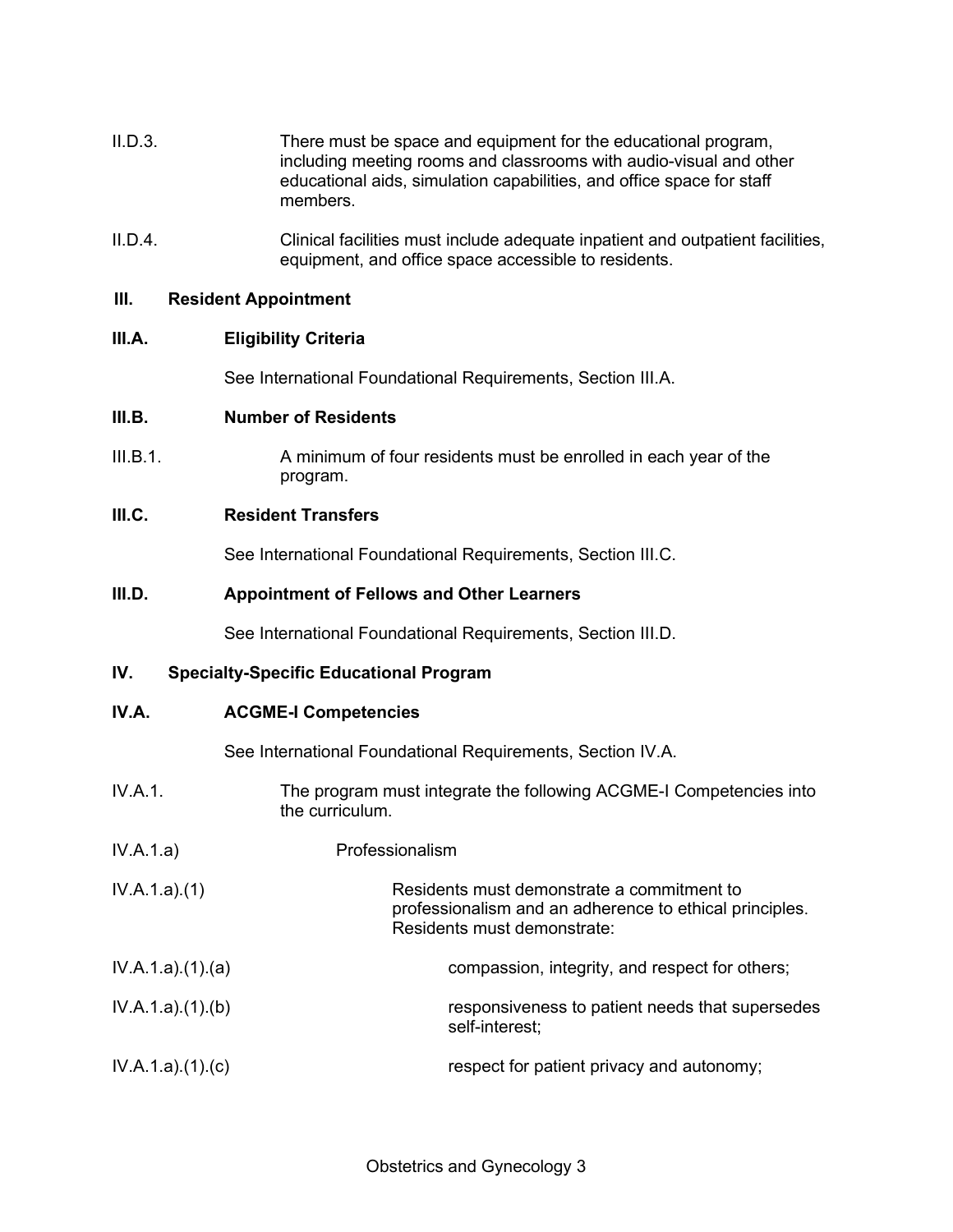| IV.A.1.a)(1)(d)      | accountability to patients, society, and the<br>profession;                                                                                                                                                |
|----------------------|------------------------------------------------------------------------------------------------------------------------------------------------------------------------------------------------------------|
| IV.A.1.a)(1)(e)      | sensitivity and responsiveness to a diverse patient<br>population, including to diversity in gender, age,<br>culture, race, religion, disabilities, and sexual<br>orientation;                             |
| IV.A.1.a)(1)(f)      | commitment to self-improvement;                                                                                                                                                                            |
| IV.A.1.a)(1)(g)      | ability to coach others to improve punctuality and<br>responsiveness;                                                                                                                                      |
| IV.A.1.a)(1)(h)      | ability to offer assistance so that patient care duties<br>are completed in a timely fashion; and,                                                                                                         |
| IV.A.1.a)(1)(i)      | self-awareness of fatigue and stress, and the ability<br>to mitigate their effects.                                                                                                                        |
| IV.A.1.b)            | <b>Patient Care and Procedural Skills</b>                                                                                                                                                                  |
| IV.A.1.b)(1)         | Residents must provide patient care that is compassionate,<br>appropriate, and effective for the treatment of health<br>problems and the promotion of health. Residents must<br>demonstrate competence in: |
| IV.A.1.b)(1)(a)      | evaluating a patient's complaint, providing an<br>accurate examination, employing appropriate<br>diagnostic tests, arriving at a correct diagnosis,<br>and recommending appropriate treatment;             |
| IV.A.1.b)(1)(b)      | the essential areas of obstetrics and gynecology,<br>including:                                                                                                                                            |
| IV.A.1.b)(1)(b)(i)   | normal physiology of reproductive tract;                                                                                                                                                                   |
| IV.A.1.b)(1)(b)(ii)  | high-risk behaviors, such as multiple sex<br>partners, no contraception, no protection<br>from sexually transmitted infection, or<br>substance abuse;                                                      |
| IV.A.1.b)(1)(b)(iii) | diagnosis and non-surgical management of<br>breast disease:                                                                                                                                                |
| IV.A.1.b)(1)(b)(iv)  | medical and surgical complications of<br>pregnancy;                                                                                                                                                        |
| IV.A.1.b)(1)(b)(v)   | delivery, to include the use of obstetric<br>forceps and/or the vacuum extractor;                                                                                                                          |
| IV.A.1.b)(1)(b)(vi)  | gynecologic surgery;                                                                                                                                                                                       |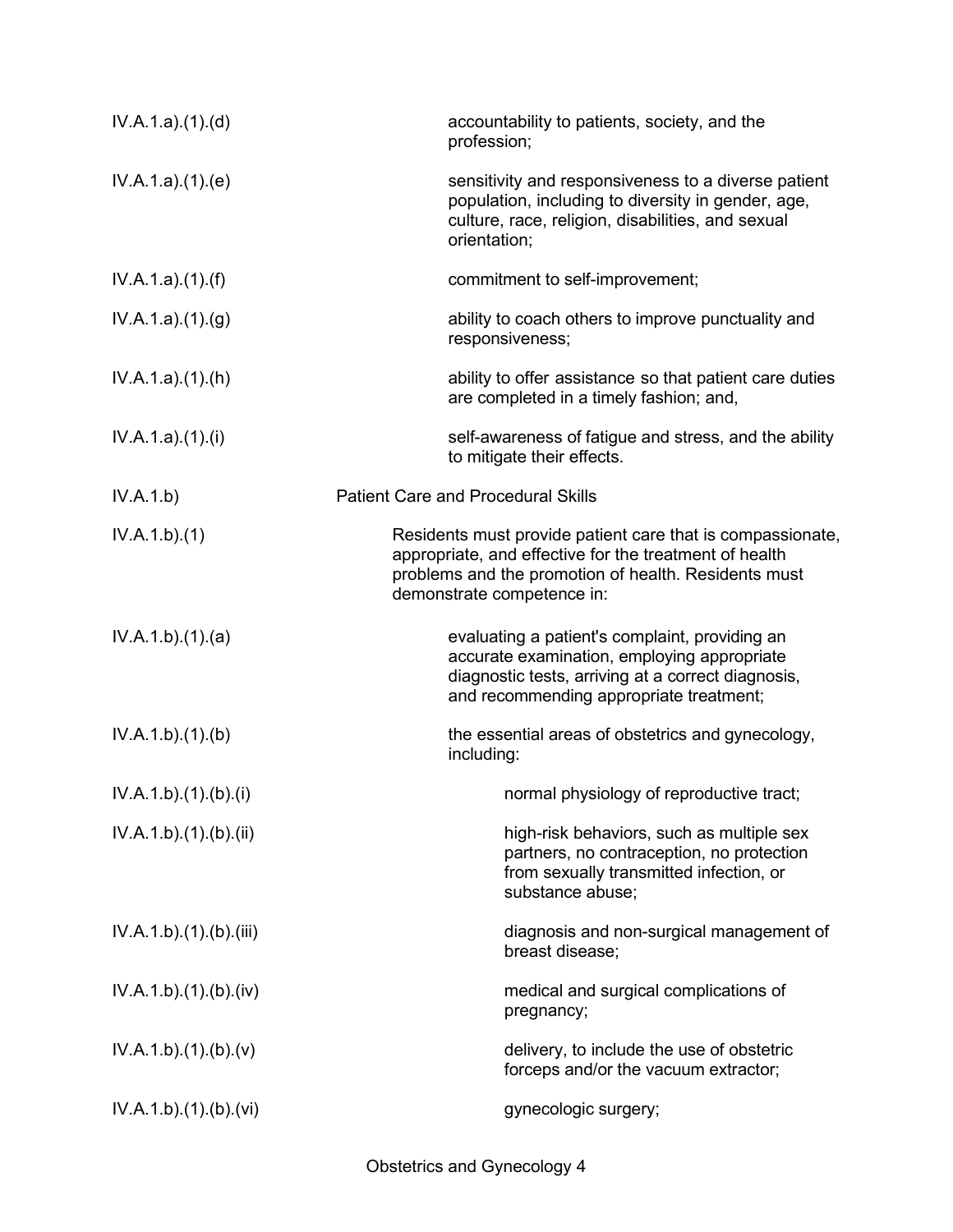| IV.A.1.b).(1).(b).(vii)  | care of critically ill obstetric and gynecology<br>patients;                                                                                  |
|--------------------------|-----------------------------------------------------------------------------------------------------------------------------------------------|
| IV.A.1.b)(1)(b)(viii)    | obstetric and gynecologic pathology;                                                                                                          |
| IV.A.1.b)(1)(b)(ix)      | the care and management of care of<br>menopausal women;                                                                                       |
| IV.A.1.b)(1)(b)(x)       | diagnosis and management of pelvic floor<br>dysfunction, to include surgical correction;                                                      |
| IV.A.1.b)(1)(b)(xi)      | reproductive endocrinology and infertility;                                                                                                   |
| IV.A.1.b)(1)(b)(xii)     | family planning, genetics, and abortion;                                                                                                      |
| IV.A.1.b).(1).(b).(xiii) | psychosomatic and psychosexual<br>counseling;                                                                                                 |
| IV.A.1.b)(1)(b)(xiv)     | the management of complications of non-<br>reversible methods of contraception and the<br>performance of these procedures; and,               |
| IV.A.1.b)(1)(b)(xv)      | geriatric medicine, to include ambulatory<br>primary care problems.                                                                           |
| IV.A.1.b)(1)(c)          | the full range of commonly employed obstetrical<br>diagnostic procedures, including ultrasonography<br>and other relevant imaging techniques; |
| IV.A.1.b)(1)(d)          | counseling women regarding nutrition, exercise,<br>health maintenance, high-risk behaviors, and<br>preparation for pregnancy and childbirth;  |
| IV.A.1.b)(1)(e)          | counseling women who have undergone genetic<br>amniocentesis;                                                                                 |
| IV.A.1.b)(1)(f)          | continuous management of the care of women of all<br>ages;                                                                                    |
| IV.A.1.b)(1)(g)          | appropriate use of community resources and other<br>physicians through consultation when necessary;                                           |
| IV.A.1.b)(1)(h)          | behavioral medicine and psychosocial problems,<br>including domestic violence, sexual assault, and<br>substance abuse;                        |
| IV.A.1.b)(1)(i)          | emergency care; and,                                                                                                                          |
| IV.A.1.b)(1)(j)          | community medicine, including health promotion<br>and disease prevention.                                                                     |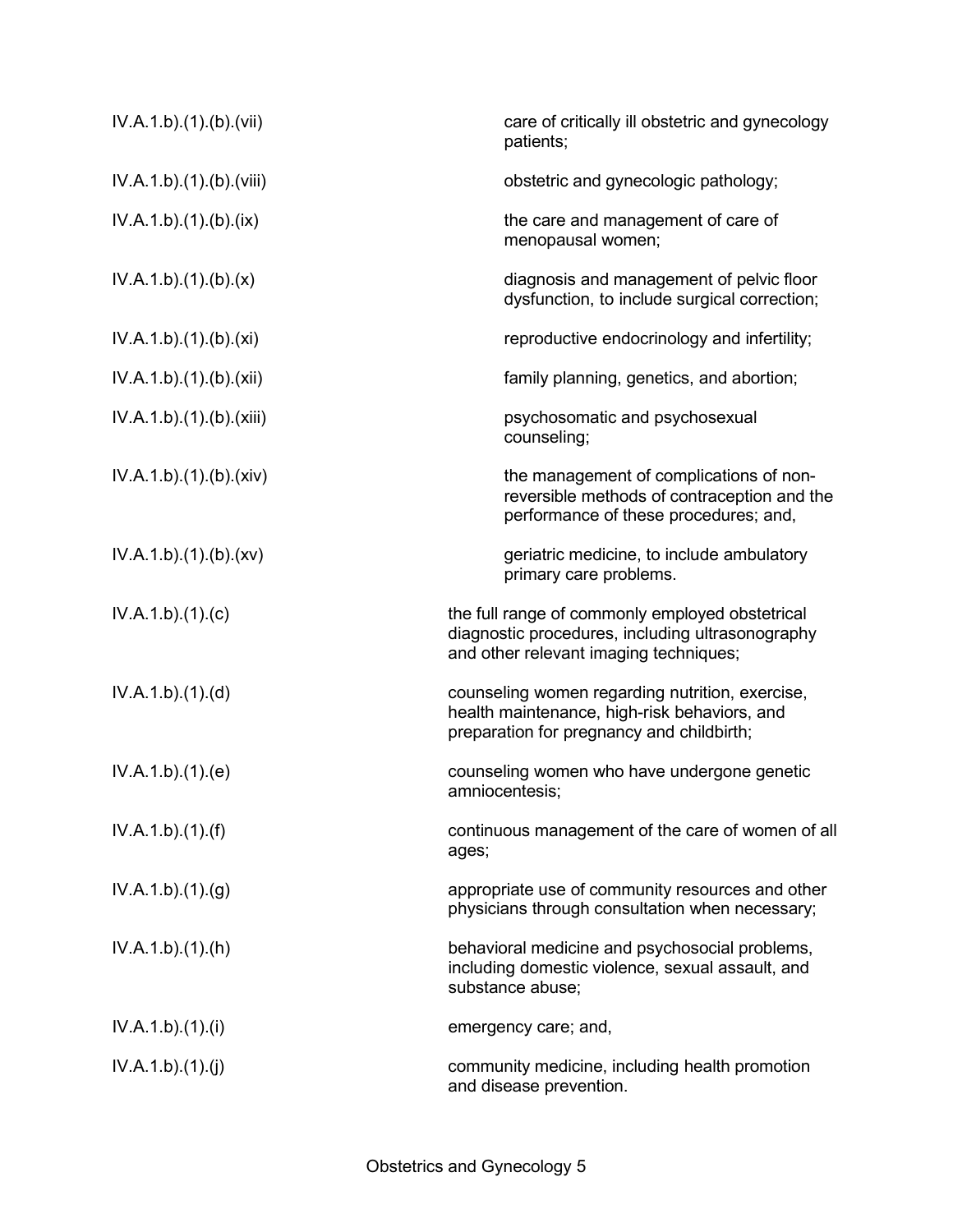| IV.A.1.c)                 | <b>Medical Knowledge</b>                                                                                                                                                                                                                                                                                                                                |
|---------------------------|---------------------------------------------------------------------------------------------------------------------------------------------------------------------------------------------------------------------------------------------------------------------------------------------------------------------------------------------------------|
| $IV.A.1.c.$ (1)           | Residents must demonstrate knowledge of established<br>and evolving biomedical clinical, epidemiological, and<br>social-behavioral sciences, as well as the application of<br>this knowledge to patient care. Residents must<br>demonstrate knowledge of:                                                                                               |
| $IV.A.1.c.$ $(1).$ $(a)$  | reproductive health care and ambulatory primary<br>health care for women, including health<br>maintenance, disease prevention, diagnosis,<br>treatment, consultation for co-management, and<br>referral;                                                                                                                                                |
| $IV.A.1.c.$ (1).(b)       | health care, from puberty through adolescence, the<br>reproductive years, menopause, and the geriatric<br>years;                                                                                                                                                                                                                                        |
| $IV.A.1.c$ ). $(1).$ (c)  | the fundamentals of basic science as applied to<br>clinical obstetrics and gynecology;                                                                                                                                                                                                                                                                  |
| $IV.A.1.c$ . $(1).$ $(d)$ | applied surgical anatomy and pathology;                                                                                                                                                                                                                                                                                                                 |
| $IV.A.1.c$ . $(1).$ (e)   | physiology and pathophysiology related to<br>reproductive function;                                                                                                                                                                                                                                                                                     |
| $IV.A.1.c$ ). $(1).(f)$   | the principles of genetic diagnosis;                                                                                                                                                                                                                                                                                                                    |
| $IV.A.1.c$ . $(1).(g)$    | basics of risk-benefit analysis, epidemiology,<br>statistics, data collection and management, and use<br>of medical literature and assessment of its value;<br>and,                                                                                                                                                                                     |
| $IV.A.1.c$ . $(1).(h)$    | the behavioral and societal factors that influence<br>health among women of differing socioeconomic<br>and cultural backgrounds.                                                                                                                                                                                                                        |
| IV.A.1.d)                 | Practice-based Learning and Improvement                                                                                                                                                                                                                                                                                                                 |
| IV.A.1.d)(1)              | Residents must demonstrate the ability to investigate and<br>evaluate their care of patients, to appraise and assimilate<br>scientific evidence, and to continuously improve patient<br>care based on constant self-evaluation and lifelong<br>learning. Residents are expected to develop skills and<br>habits to be able to meet the following goals: |
| IV.A.1.d)(1)(a)           | identify strengths, deficiencies, and limits in one's<br>knowledge and expertise;                                                                                                                                                                                                                                                                       |
| IV.A.1.d)(1)(b)           | identify and perform appropriate learning activities;                                                                                                                                                                                                                                                                                                   |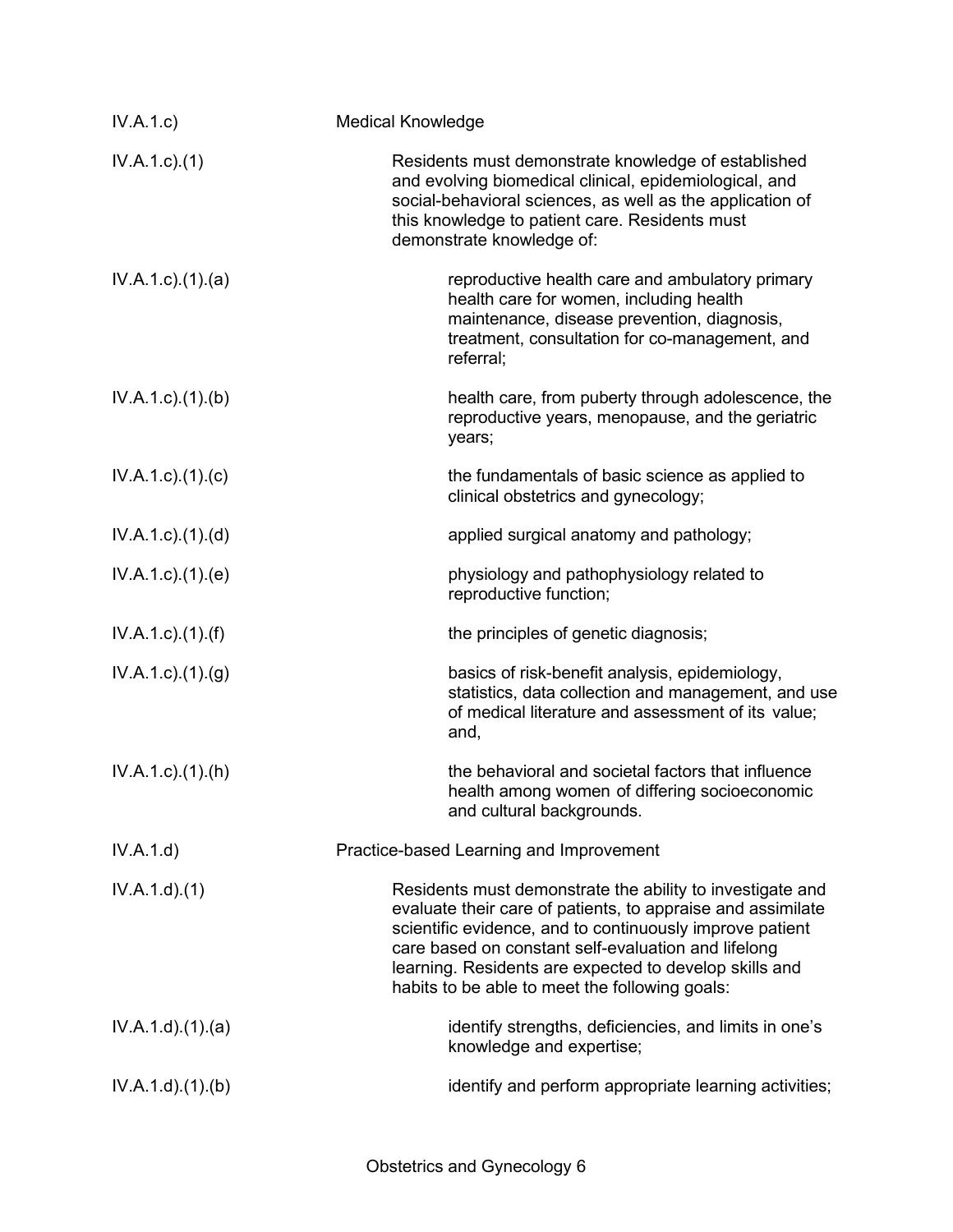| $IV.A.1.d$ . $(1).$ $(c)$ | incorporate formative evaluation feedback into daily<br>practice;                                                                                                                                                          |
|---------------------------|----------------------------------------------------------------------------------------------------------------------------------------------------------------------------------------------------------------------------|
| IV.A.1.d.(1).(d)          | locate, appraise, and assimilate evidence from<br>scientific studies related to their patients' health<br>problems;                                                                                                        |
| IV.A.1.d.(1).(e)          | participate in departmental or institutional quality<br>processes or committees;                                                                                                                                           |
| $IV.A.1.d$ . $(1).(f)$    | participate in the education of patients, patients'<br>families, students, other residents, and other health<br>professionals;                                                                                             |
| IV.A.1.d)(1)(g)           | set learning and improvement goals;                                                                                                                                                                                        |
| IV.A.1.d)(1)(h)           | systematically analyze practice using quality<br>improvement methods, and implement changes<br>with the goal of practice improvement; and,                                                                                 |
| $IV.A.1.d$ . $(1).$       | use information technology to optimize learning.                                                                                                                                                                           |
| IV.A.1.e)                 | Interpersonal and Communication Skills                                                                                                                                                                                     |
| IV.A.1.e. (1)             | Residents must demonstrate interpersonal and<br>communication skills that result in the effective exchange<br>of information and collaboration with patients, their<br>families, and health professionals. Residents must: |
| IV.A.1.e).(1).(a)         | communicate effectively with patients, patients'<br>families, and the public, as appropriate, across a<br>broad range of socioeconomic and cultural<br>backgrounds;                                                        |
| IV.A.1.e. (1). (b)        | communicate effectively with physicians, other<br>health professionals, and health-related agencies;                                                                                                                       |
| IV.A.1.e. (1). (c)        | work effectively as a member or leader of a health<br>care team or other professional group;                                                                                                                               |
| IV.A.1.e. (1). (d)        | act in a consultative role to other physicians and<br>health professionals;                                                                                                                                                |
| IV.A.1.e. (1). (e)        | maintain comprehensive, timely, and legible<br>medical records, if applicable;                                                                                                                                             |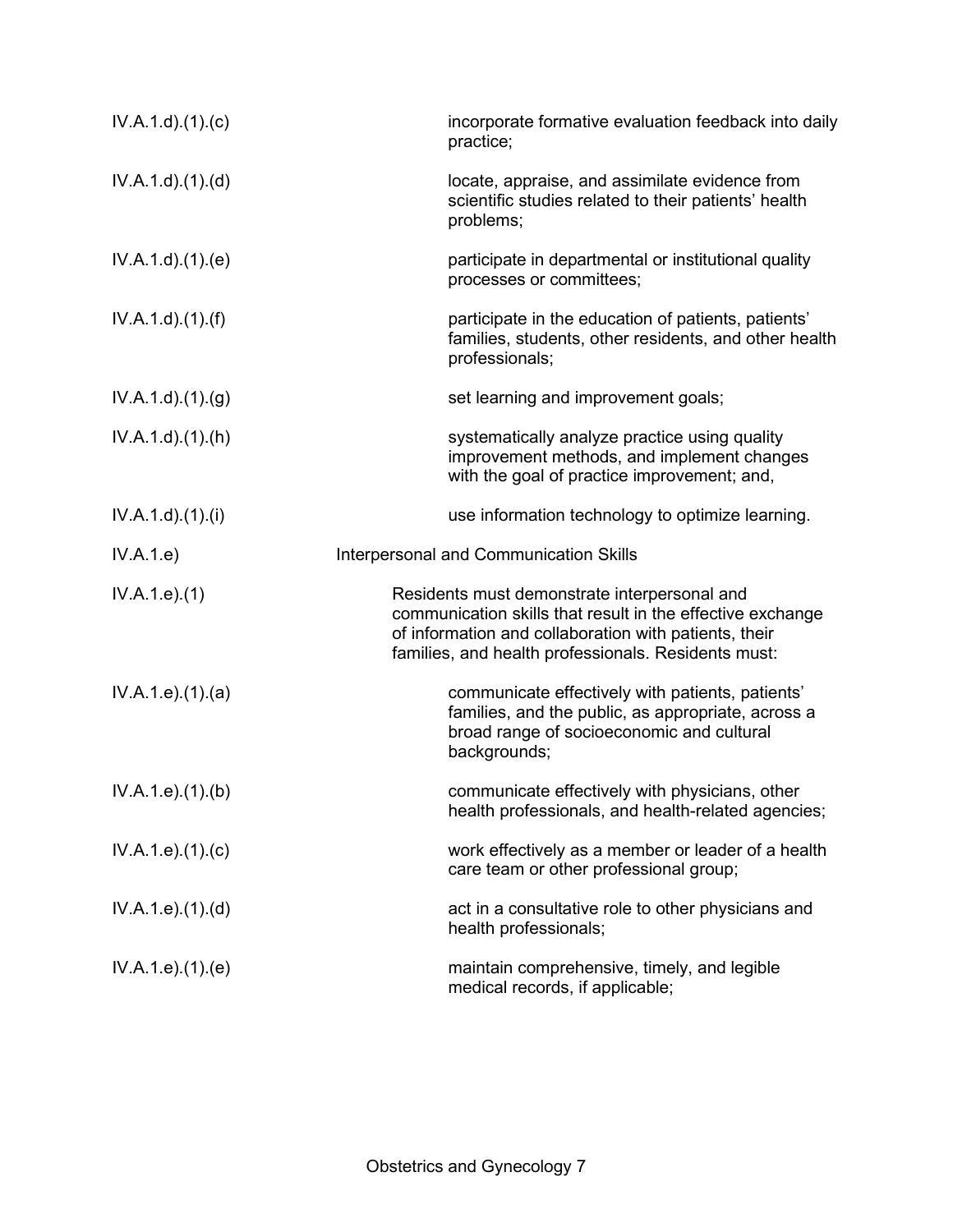| IV.A.1.e. (1). (f)            | provide counseling, engage in shared decision-<br>making, and obtain informed consent for<br>procedures, including alternative treatments, risks,<br>benefits, complications, and the peri-operative<br>course of those procedures;                    |
|-------------------------------|--------------------------------------------------------------------------------------------------------------------------------------------------------------------------------------------------------------------------------------------------------|
| IV.A.1.e. (1). <sub>(g)</sub> | discuss adverse events;                                                                                                                                                                                                                                |
| IV.A.1.e. (1).(h)             | inform patients and their families about a medical<br>error that caused harm, incorporating risk<br>management in this process;                                                                                                                        |
| IV.A.1.e. (1).(i)             | lead interprofessional and interdisciplinary health<br>care teams to achieve optimal outcomes;                                                                                                                                                         |
| IV.A.1.e. (1).(j)             | lead effective transitions of care and team<br>debriefings;                                                                                                                                                                                            |
| IV.A.1.e. (1).(k)             | respond to requests for consultation in a timely<br>manner and communicate recommendations to the<br>requesting team; and,                                                                                                                             |
| IV.A.1.e. (1). (I)            | organize and participate in multidisciplinary<br>family/patient/team member conferences.                                                                                                                                                               |
| IV.A.1.f)                     |                                                                                                                                                                                                                                                        |
|                               | <b>Systems-based Practice</b>                                                                                                                                                                                                                          |
| IV.A.1.f)(1)                  | Residents must demonstrate an awareness of and<br>responsiveness to the larger context and system of health<br>care, as well as the ability to call effectively on other<br>resources in the system to provide optimal health care.<br>Residents must: |
| IV.A.1.f)(1)(a)               | work effectively in various health care delivery<br>settings and systems relevant to their clinical<br>specialty;                                                                                                                                      |
| IV.A.1.f)(1)(b)               | coordinate patient care within the health care<br>system relevant to their clinical specialty;                                                                                                                                                         |
| IV.A.1.f)(1)(c)               | incorporate considerations of cost awareness and<br>risk-benefit analysis in patient and/or population-<br>based care as appropriate;                                                                                                                  |
| IV.A.1.f)(1)(d)               | advocate for quality patient care and optimal patient<br>care systems;                                                                                                                                                                                 |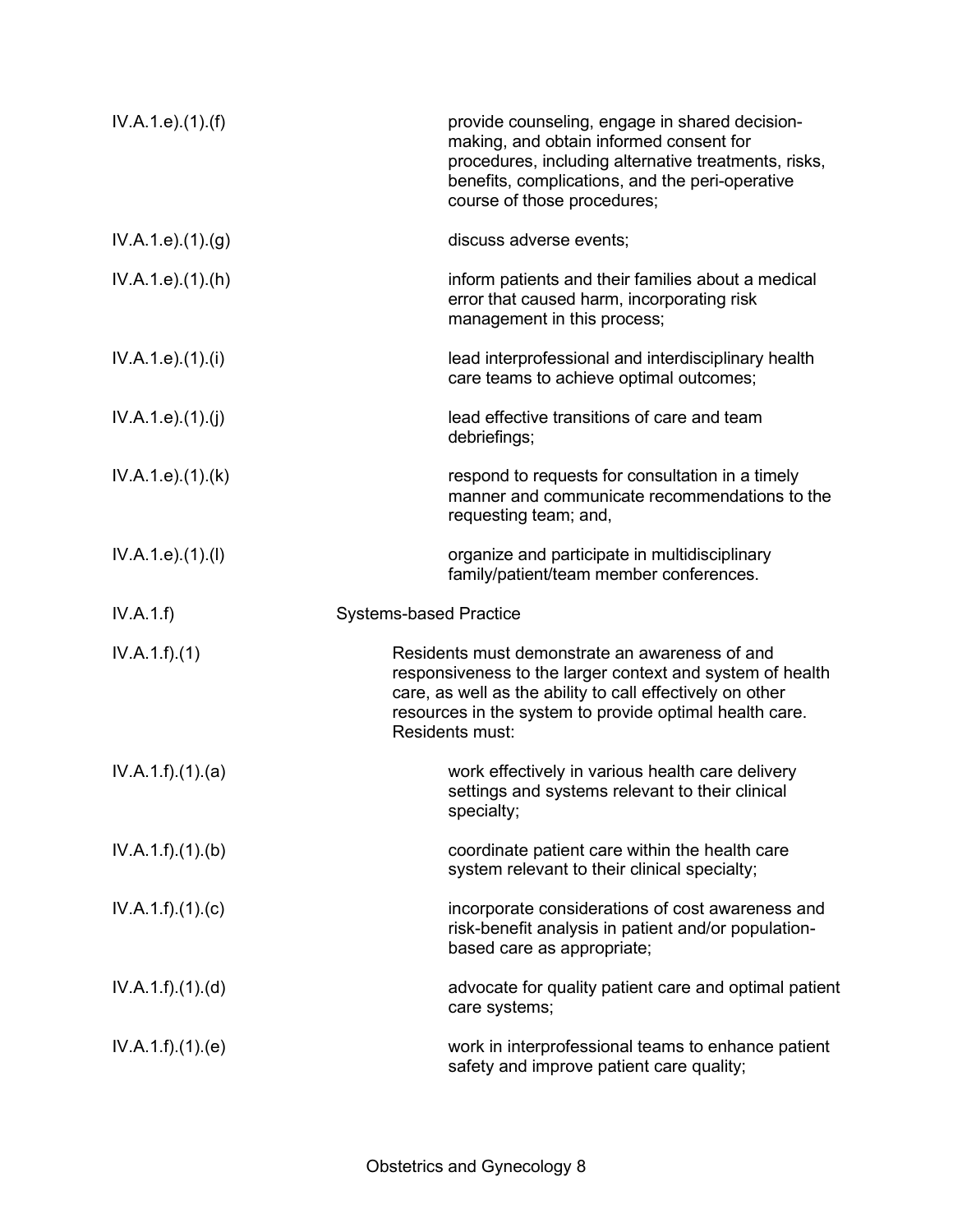| IV.A.1.f)(1)(f)   | participate in identifying system errors and<br>implementing potential systems solutions;                                                                                                                                                                                |
|-------------------|--------------------------------------------------------------------------------------------------------------------------------------------------------------------------------------------------------------------------------------------------------------------------|
| IV.A.1.f)(1)(g)   | report errors and near-misses to the institutional<br>surveillance system and to superiors;                                                                                                                                                                              |
| IV.A.1.f)(1)(h)   | analyze patient care options from a quality-of-<br>life/cost-of-care perspective, and counsel patients<br>on their care options; and,                                                                                                                                    |
| IV.A.1.f).(1).(i) | actively participate in quality improvement/patient<br>safety projects.                                                                                                                                                                                                  |
| IV.B.             | <b>Regularly Scheduled Educational Activities</b>                                                                                                                                                                                                                        |
| IV.B.1.           | Educational sessions in obstetrics and gynecology must be structured<br>and regularly scheduled and held.                                                                                                                                                                |
| IV.B.1.a)         | These sessions should consist of patient rounds, case<br>conferences, simulation training, journal clubs, and protected<br>time for educational activities covering all aspects of obstetrics<br>and gynecology, including basic sciences pertinent to the<br>specialty. |
| IV.B.2.           | Interdisciplinary sessions should occur and include health care providers<br>from appropriate specialties.                                                                                                                                                               |
| IV.C.             | <b>Clinical Experiences</b>                                                                                                                                                                                                                                              |
| IV.C.1.           | <b>Chief Resident</b>                                                                                                                                                                                                                                                    |
| IV.C.1.a)         | Within the final 16 months of education, residents must serve at<br>least 12 months as a chief resident.                                                                                                                                                                 |
| IV.C.1.b)         | The clinical and academic experience as a chief resident should<br>be structured to prepare the resident for independent practice in<br>obstetrics and gynecology.                                                                                                       |
| IV.C.1.c)         | The chief resident experience, with appropriate<br>supervision, should:                                                                                                                                                                                                  |
| IV.C.1.c.1(1)     | promote a high level of responsibility and independence;<br>and,                                                                                                                                                                                                         |
| IV.C.1.c.2)       | include development of technical competence and<br>proficiency in the management of patients with complex<br>gynecological conditions, management of complicated<br>pregnancies, and performance of advanced procedures.                                                 |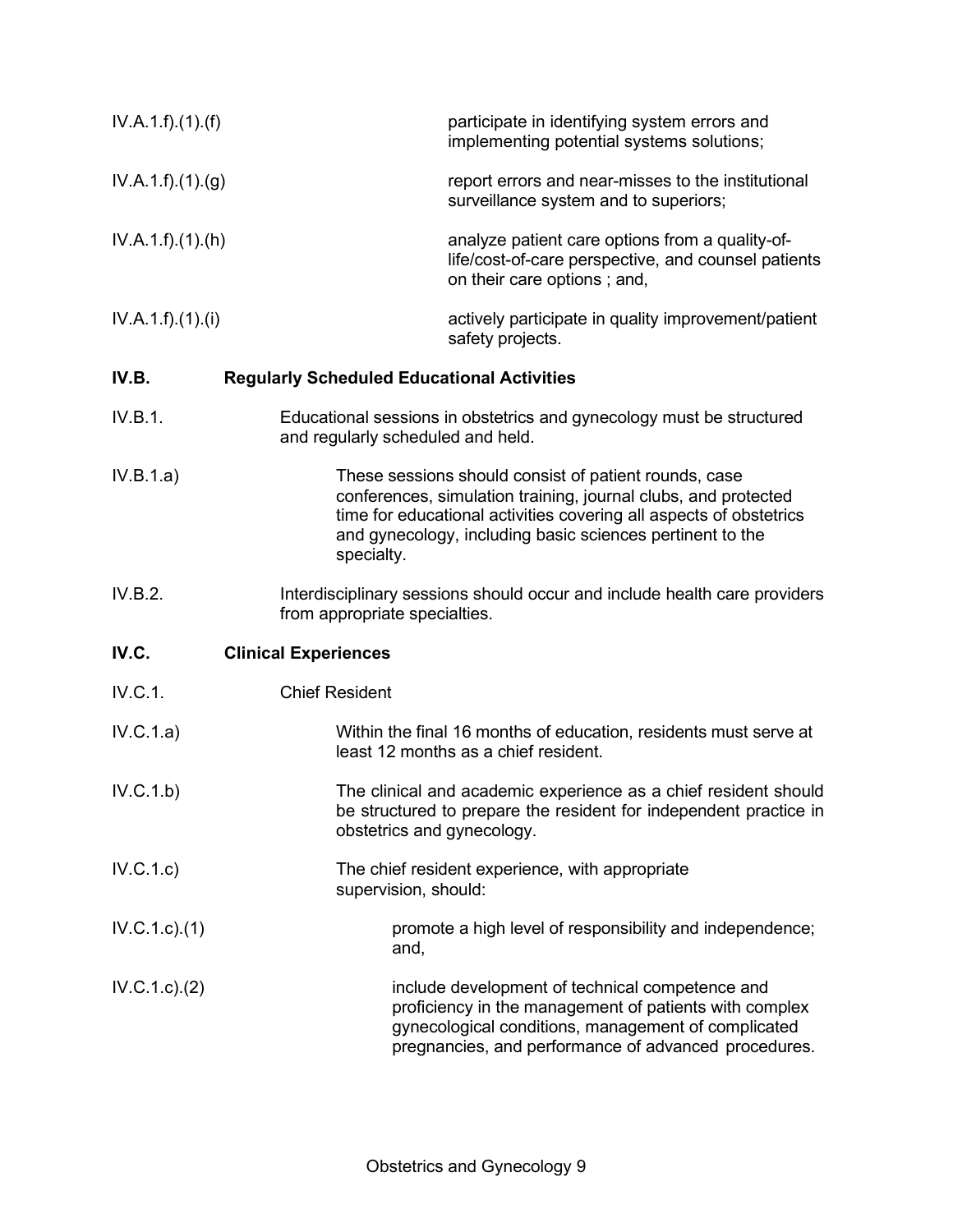| IV.C.2.      | <b>Longitudinal Ambulatory Care Experience</b>                                                                                                                                                                                                                                                                  |
|--------------|-----------------------------------------------------------------------------------------------------------------------------------------------------------------------------------------------------------------------------------------------------------------------------------------------------------------|
| IV.C.2.a)    | Continuity of care must be a priority in each program.                                                                                                                                                                                                                                                          |
| IV.C.2.a)(1) | Continuity should pertain to individuals, groups of<br>residents, or to a team of practitioners in its entirety.                                                                                                                                                                                                |
| IV.C.2.b)    | Resident experience in the provision of ambulatory care must be<br>structured to include a minimum of 120 distinct half-day sessions<br>over the course of the program.                                                                                                                                         |
| IV.C.2.c)    | Ambulatory care experiences must include up to 30 continuity<br>experiences in which a resident provides longitudinal care for a<br>group of patients whose obstetric, gynecologic, or primary care is<br>the primary responsibility of the resident.                                                           |
| IV.C.2.d)    | Each resident's longitudinal ambulatory experience must include:                                                                                                                                                                                                                                                |
| IV.C.2.d)(1) | evaluation of performance data for the resident's patients<br>relating to problem-orientated and preventative health care;                                                                                                                                                                                      |
| IV.C.2.d)(2) | faculty member guidance for developing an action plan to<br>improve patient care outcomes based on performance<br>data, and evaluation of this plan at least twice per year;                                                                                                                                    |
| IV.C.2.d)(3) | resident participation in coordination of care within and<br>across hospital-based and outpatient health care settings;<br>and,                                                                                                                                                                                 |
| IV.C.2.d)(4) | availability to participate in the management of their<br>continuity patients between outpatient visits.                                                                                                                                                                                                        |
| IV.C.3.      | Peri-Operative Management                                                                                                                                                                                                                                                                                       |
| IV.C.3.a)    | Residents must have the opportunity to demonstrate competence<br>in peri-operative management during the course of their clinical<br>experience.                                                                                                                                                                |
| IV.C.3.b)    | The program must ensure that residents' clinical experience<br>emphasizes appropriate involvement in the process that leads to<br>selection of the surgical or therapeutic option, the pre-operative<br>assessment, and the post-operative care of the patients for whom<br>they share surgical responsibility. |
| IV.C.4.      | <b>Family Planning and Contraception</b>                                                                                                                                                                                                                                                                        |
| IV.C.4.a)    | Residents must have training or access to training in the provision<br>of abortions, and this must be part of the planned curriculum.                                                                                                                                                                           |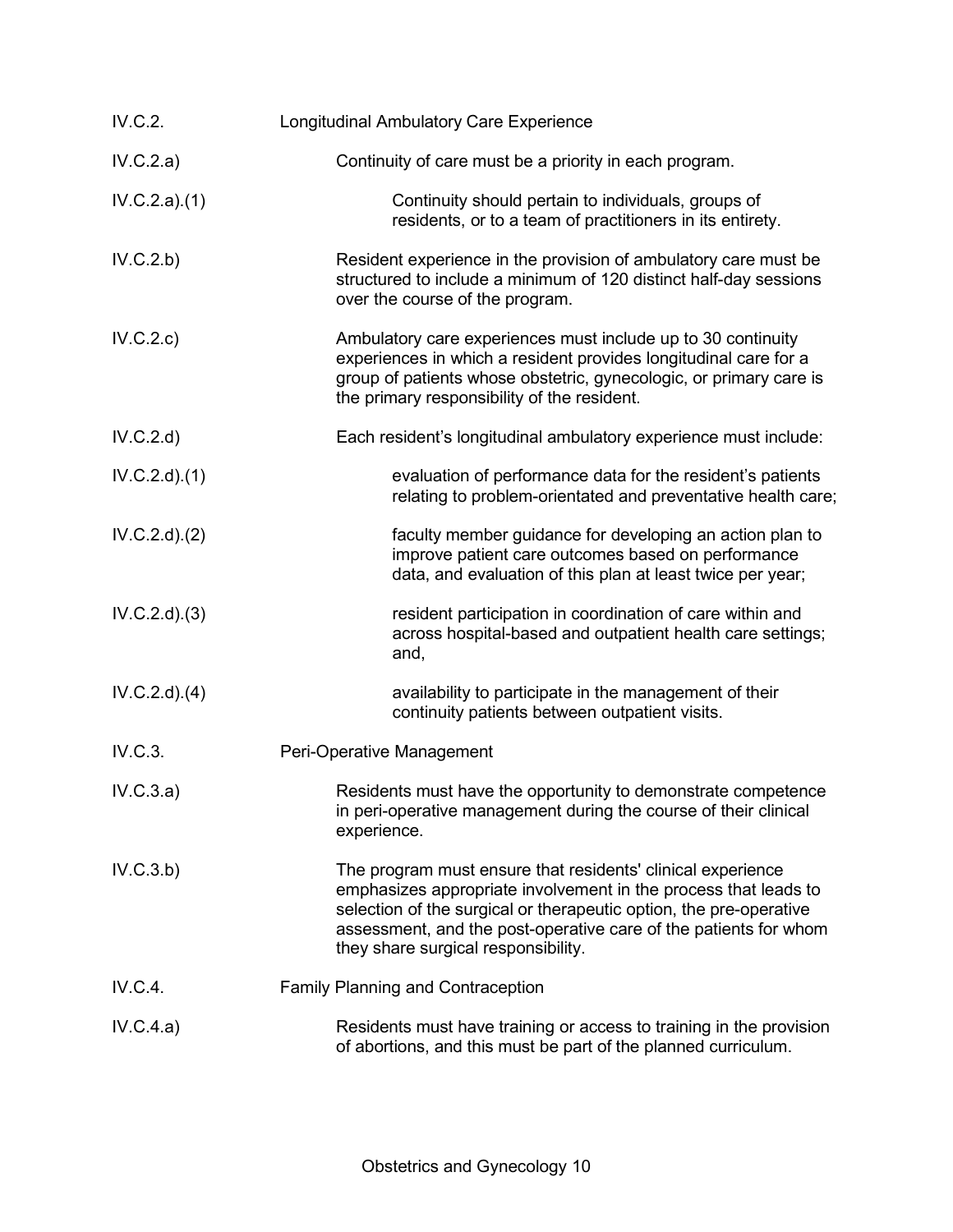| IV.C.4.b) | Residents who have a religious or moral objection may opt out of<br>and must not be required to assist with or perform induced<br>abortions.                                           |
|-----------|----------------------------------------------------------------------------------------------------------------------------------------------------------------------------------------|
| IV.C.4.c) | Residents must have experience in managing complications of<br>abortions and training in all forms of contraception, including<br>reversible methods and sterilization.                |
| IV.D.     | <b>Scholarly Activity</b>                                                                                                                                                              |
|           | See International Foundational Requirements, Section IV.D.                                                                                                                             |
| ۷.        | <b>Evaluation</b>                                                                                                                                                                      |
|           | See International Foundational Requirements, Section V.A.                                                                                                                              |
| VI.       | The Learning and Working Environment                                                                                                                                                   |
| VI.A.     | <b>Principles</b>                                                                                                                                                                      |
|           | See International Foundational Requirements, Section VI.A.                                                                                                                             |
| VI.B.     | <b>Patient Safety</b>                                                                                                                                                                  |
|           | See International Foundational Requirements, Section VI.B.                                                                                                                             |
| VI.C.     | <b>Quality Improvement</b>                                                                                                                                                             |
|           | See International Foundational Requirements, Section VI.C.                                                                                                                             |
| VI.D.     | <b>Supervision and Accountability</b>                                                                                                                                                  |
| VI.D.1.   | The members of the physician faculty must be immediately available to<br>the residents if clinical activity is taking place in the operating rooms<br>and/or labor and delivery areas. |
| VI.D.2.   | There must be on-site supervision for clinical services provided in<br>ambulatory (office) locations.                                                                                  |
| VI.E.     | Professionalism                                                                                                                                                                        |
|           | See International Foundational Requirements, Section VI.E.                                                                                                                             |
| VI.F.     | <b>Well-Being</b>                                                                                                                                                                      |
|           | See International Foundational Requirements, Section VI.F.                                                                                                                             |
| VI.G.     | <b>Fatigue</b>                                                                                                                                                                         |
|           | See International Foundational Requirements, Section VI.G.                                                                                                                             |